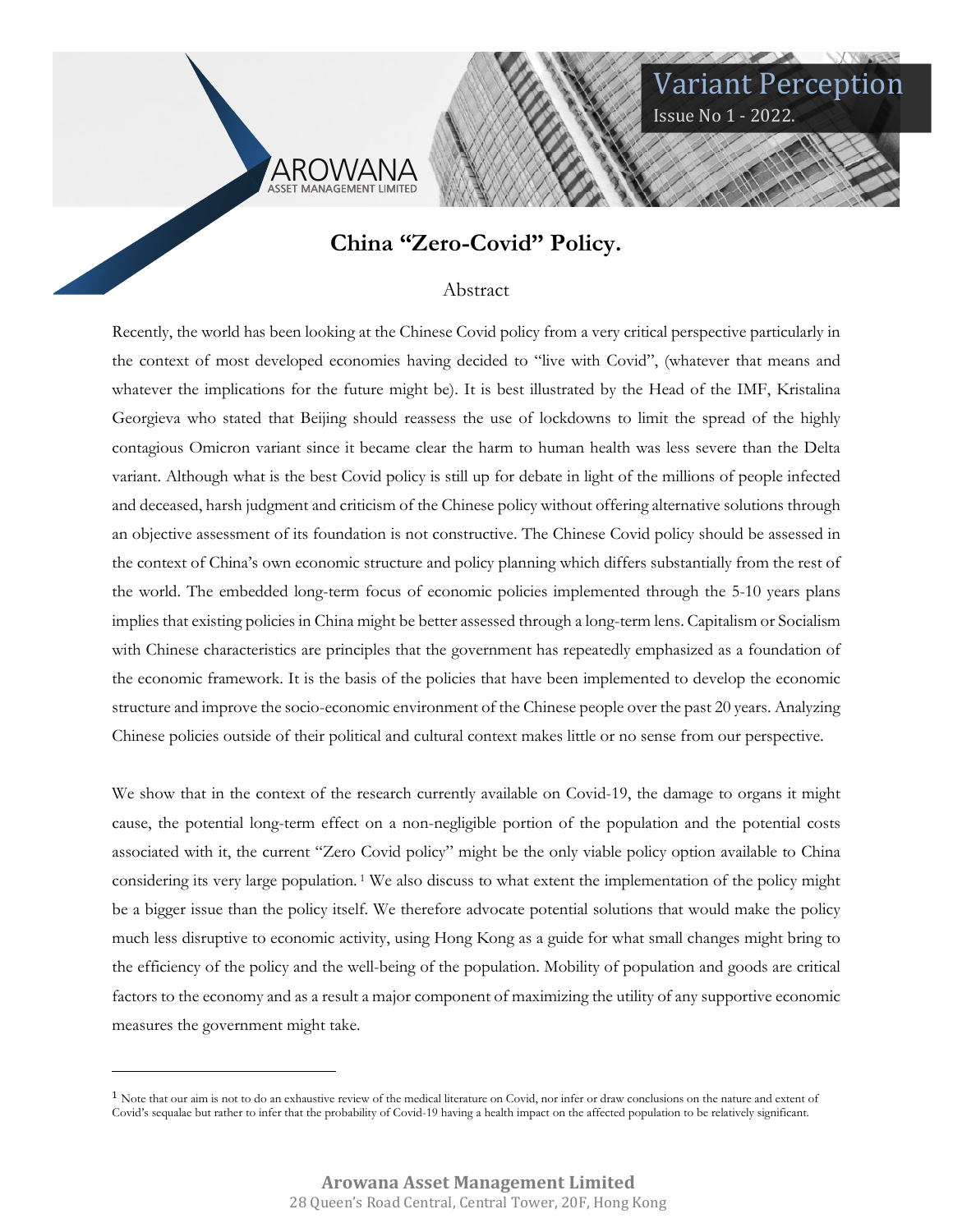# **Introduction**

A poll conducted in March 2022 by Axios-Ipsos found that 66% of Americans said they thought Covid-19 poses little or no risk.

Yet in the context of the growing number of medical studies that have been published, the probability that this is indeed the case is very low. It seems that the further the research advances the larger the spectrum of discovered potential issues emerge after a patient has been exposed to Covid:

- A study by the NIHR in the UK: "Researchers looked at the medical records of almost 50,000 people who were hospitalised in England with COVID-19, and discharged. […] The researchers found that, compared to matched controls, COVID-19 patients: were 4 times more likely to be admitted to hospital; nearly 1 in 3 were readmitted (after the initial discharge); were 8 times more likely to die; were 27 times more likely to have a new diagnosis of a respiratory disease; were 3 times more likely to have a new diagnosis of diabetes and had a higher risk (50% higher) of a new diagnosis of heart disease".<sup>2</sup>
- In an article of Nature Reviews Neurology analyzing data from 55 countries, the authors identified 41 neurological manifestations that can occur in conjunction with COVID-19. Up to one-third of individuals with COVID-19 were estimated to exhibit at least one of these manifestations. The prevalence of a stroke was 1.2% in people with COVID-19, compared with only 0.2% in those with influenza." $3$
- "COVID-19 affects multiple organ systems, especially the lungs and heart. In our review of clinical analyses, we found that in 26 studies including 11,685 patients, the weighted pooled prevalence of acute myocardial injury was 20% (ranged from 5% to 38% depending on the criteria used)."<sup>4</sup>
- A retrospective study from the SWEDEHEART database showed that, among 48,482 COVID-19 patients with elevated cardiac troponin levels without a diagnosis of acute coronary syndrome, 7529 patients (15.4%) developed long-term major adverse cardiac events. <sup>5</sup>
- Following the evaluation of 1597 competitive college students in the US after they tested positive for Covid, a study found that "Screening with cardiovascular magnetic resonance imaging, the prevalence of clinical and subclinical myocarditis was 2.3%". For reference, the estimated prevalence of

<sup>2</sup> Post-covid syndrome in individuals admitted to hospital with covid-19: retrospective cohort study, Ayoubkhani & al., March 2021.

<sup>3</sup> Counting the neurological cost of Covid-19, Nature reviews neurology, November 2021, Abdul Mannan Baig et al.

<sup>4</sup> Acute myocardial injury in patients hospitalized with Covid-19 infection: A review. Chirag Bavishi et al., Sept-Oct 2020.

<sup>5</sup> Persistent cardiac injury – An important component of long COVID-19 syndrome. Vignesh Chidambaram, Amudha Kumar, Giuseppe Calcaterra, Jawahar L. Mehta. eBioMedicine, The Lancet Discovery Science, March 2022.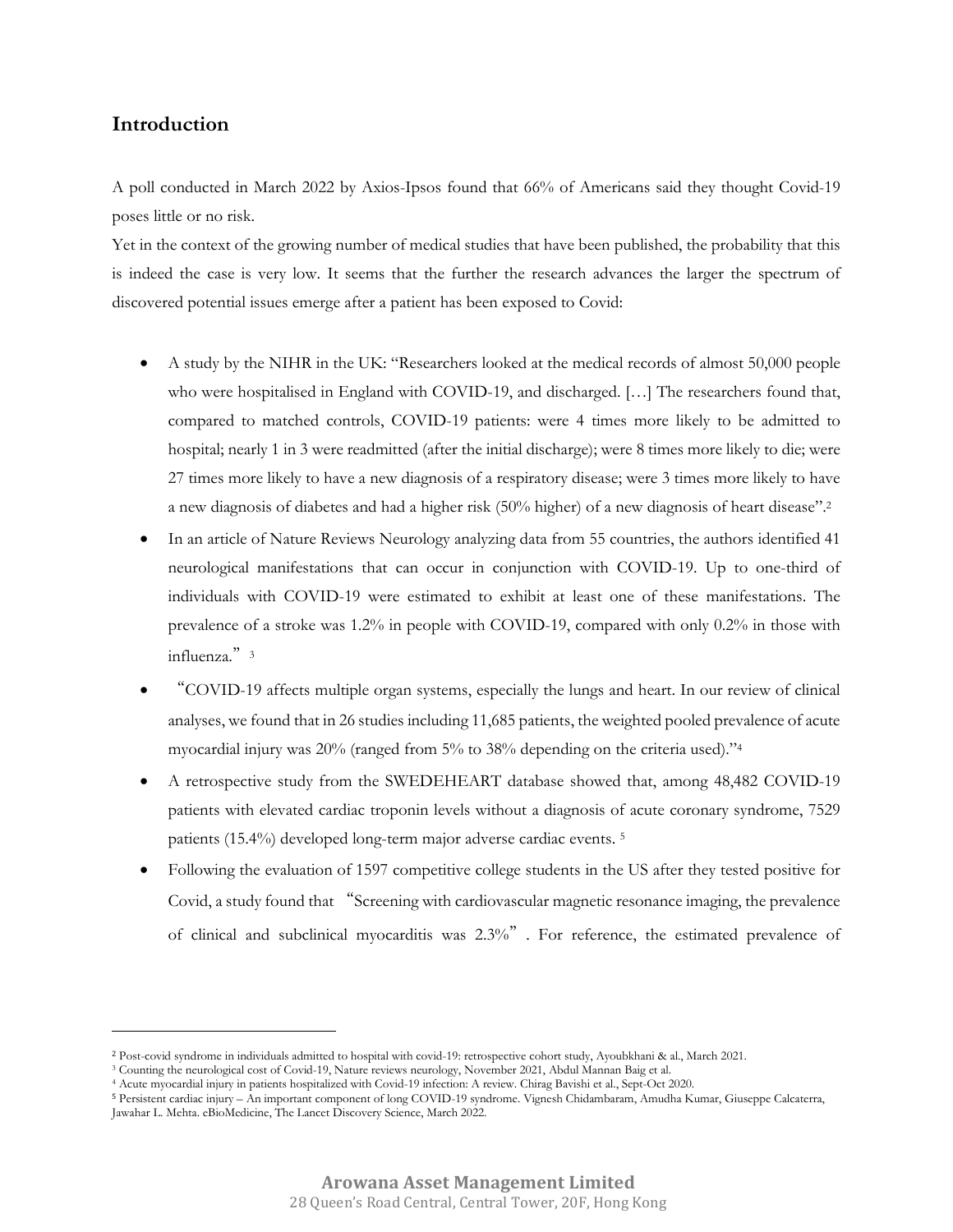Myocarditis in the general population in the US is between 0.01% and 0.1%.<sup>6</sup> We note that athletes health condition is much better than the average US population.

As illustrated by the examples above, there is a growing body of evidence that seems to indicate that exposure to Covid might have serious health consequences during the acute phase, including potential damage to a large spectrum of organs.

## **Long Covid**

Additionally, there is growing quantity of research on the long-term effects that Covid might induce in affected individuals – generally described as "Long Covid". In December 2020, the US Congress allocated \$1.15bn to the NIH to study it. Long Covid has also been recognised as a disability by the US Department of Health Human Services Office. It defines it as "Long COVID is a physiological condition affecting one or more body systems (Lung damage; Heart damage, Kidney damage; Neurological damage"; etc.… It follows with "Long COVID can substantially limit one or more major life activities".

- "The preliminary evidence on the pulmonary, cardiovascular, neurological, hematological, multisystem inflammatory, renal, endocrine, gastrointestinal, and integumentary sequelae show that COVID-19 continues after acute infection. Interdisciplinary monitoring […] will allow for the early detection of post-acute COVID-19 sequelae symptoms and prevent long-term systemic damage."<sup>7</sup>
- A study in the city of Hamburg showed that "Subjects who apparently recovered from mild to moderate SARS-CoV-2 infection show signs of subclinical multi-organ affection related to pulmonary, cardiac, thrombotic, and renal function without signs of structural brain damage, neurocognitive, or quality-of-life impairment". Patients were examined in median 9.6 months after the first positive test.<sup>8</sup>
- "The prevalence of 55 long-term effects was estimated, 21 meta-analyses were performed, and 47,910 patients were included (age 17–87 years). The included studies defined long-COVID as ranging from 14 to 110 days post-viral infection. It was estimated that 80% of the infected patients with SARS-CoV-2 developed one or more long-term symptoms."<sup>9</sup>

<sup>6</sup> Prevalence of Clinical and Subclinical Myocarditis in Competitive Athletes With Recent SARS-CoV-2 Infection, JAMA Cardiology, May 2021.

<sup>7</sup> Long-term Effects of Covid-19, Shreeya Joshee, Nikhil Vatti, Christopher Chang, Mayo Clinic Proceedings Journal. March 2022

<sup>8</sup> Multi-organ assessment in mainly non-hospitalized individuals after SARS-CoV-2 infection: The Hamburg City Health Study COVID programme, Petersen & al. European Heart Journal, March 2022.

<sup>9</sup> More than 50 long-term effects of COVID-19: a systematic review and meta-analysis, Sandra Lopez-Leon, Talia Wegman-Ostrosky, Carol Perelman, Rosalinda Sepulveda, Paulina A. Rebolledo, Angelica Cuapio & Sonia Villapol, published in Nature, August 9th 2021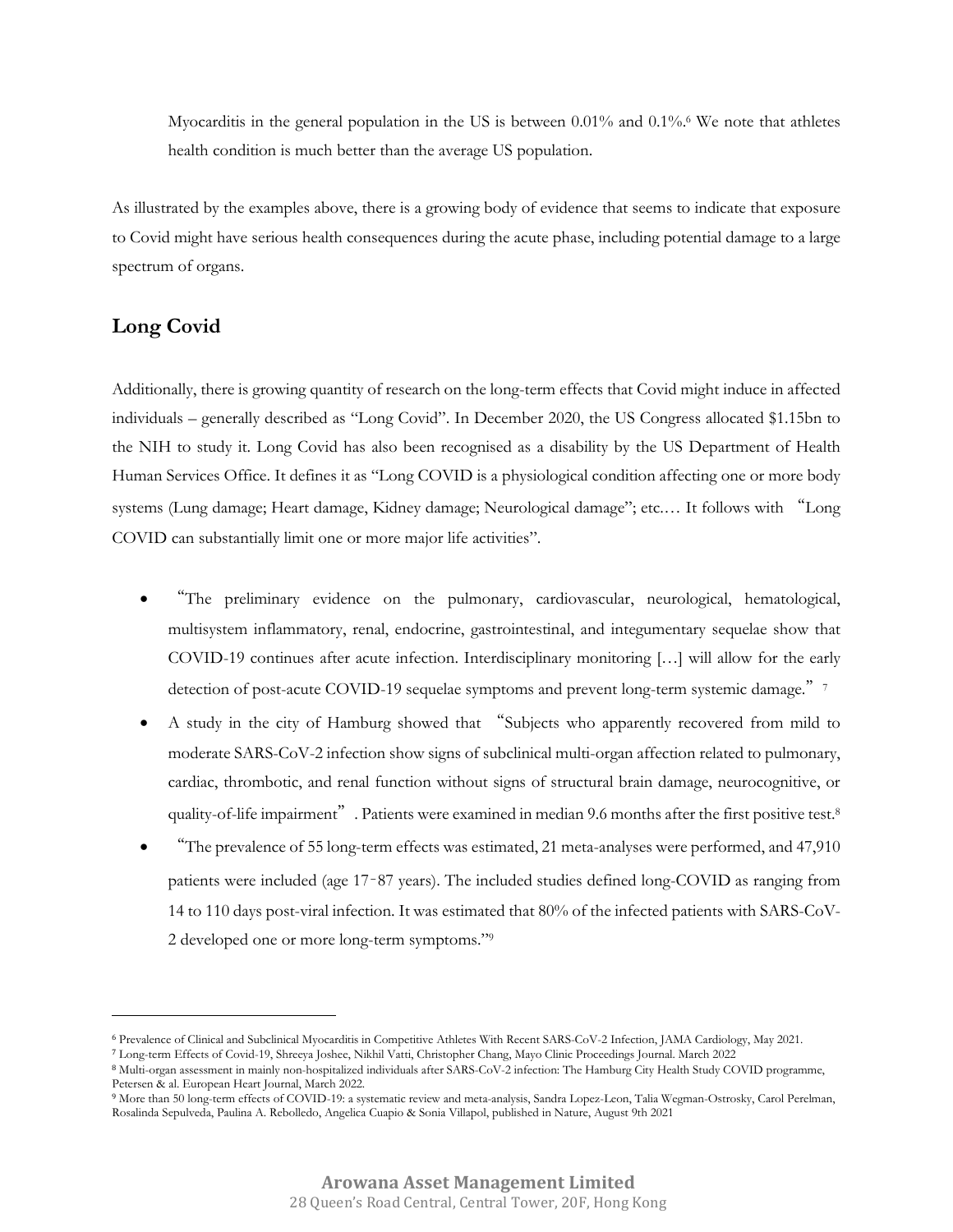- A paper from the University of Michigan School of Public Health reviewed a total of 40 studies with 9 from North America, 1 from South America, 17 from Europe, 11 from Asia, and 2 from other regions. They found that 43% of the patients presented long Covid symptoms. For those hospitalised, the number was 57%.".<sup>10</sup>
- "Ongoing symptoms exist among infected children in the state of Israel: 11.2% of all children experienced some symptoms after recovery, and about 1.8%-4.6% of them, depending on their age, continue to experience long-COVID symptoms after 6 months from the time of acute illness. Correlation has been found between symptomatic illness and the chances for experiencing subsequent long-term symptoms. Among teenagers aged 12-18 who developed symptomatic illness, 5.6% experienced long-COVID compared to 3.5% among those who experienced no symptoms when confirmed as coronavirus positive". 11
- Another study reviewed 273,618 Covid survivors and found that 36.55% of them had one or more long-COVID feature recorded, which is significantly higher than influenza. They noted that " significant differences in incidence and co-occurrence were associated with sex, age, and illness severity  $\ddot{\hspace{1mm}}$ ,12

As illustrated by the examples above, long term effects of Covid are far from negligible and the proportion of the affected population might be significant. It might also be misleading to consider the number of deaths as an indicator of severity of the disease and provide a false sense of comfort and security to the population that might not be warranted and lead them to behavior that might not be appropriate given their health condition.

# **Vaccinated / Unvaccinated?**

However, it is important to note that most of the studies above were made on unvaccinated patients. As described below, being vaccinated greatly decreases the probability of having significant negative health outcomes and suffer from long lasting Covid effects. But it does not reduce it to zero, far from it. It does however emphasize the effectiveness of vaccination to reduce the potential impact of Covid-19 on the general health of the population.

<sup>10</sup> Global Prevalence of Post-Acute Sequelae of COVID-19 (PASC) or Long COVID: A Meta-Analysis and Systematic Review, Chen Chen et al. November 15th 2021.

<sup>11</sup> Ministry of Health Israel, 14/09/2021

<sup>12</sup> Incidence, co-occurrence, and evolution of long-COVID features: A 6-month retrospective cohort study of 273,618 survivors of COVID-19, Taquet et Al. PLOS Medicine, September 28, 2021.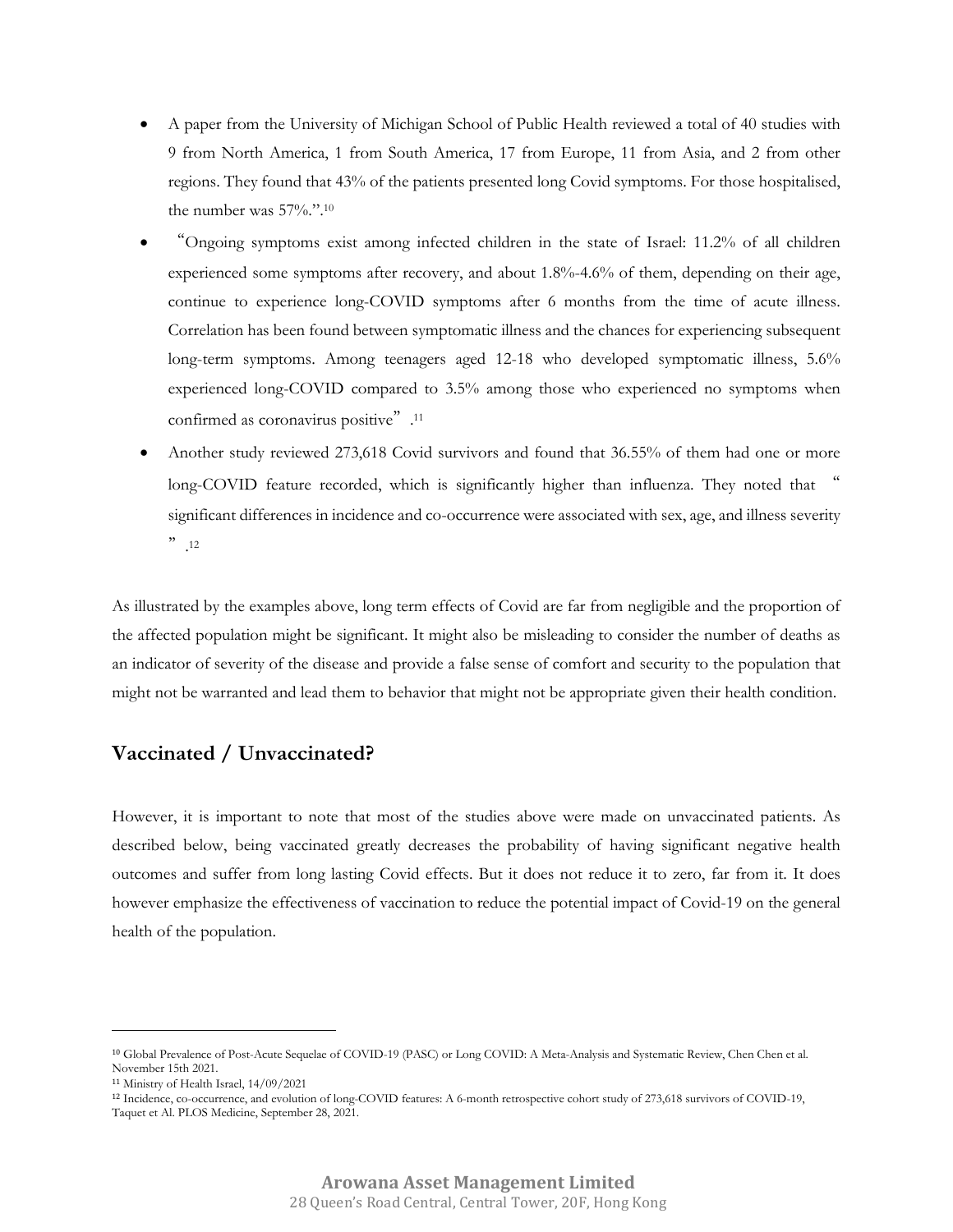- In a UK study based on 1.24m users of the COVID Symptom Study app, the authors found that " … the odds of having symptoms for 28 days or more after post-vaccination infection were approximately halved by having two vaccine doses. Almost all individual symptoms of COVID-19 were less common in vaccinated versus unvaccinated participants, and more people in the vaccinated than in the unvaccinated groups were completely asymptomatic."<sup>13</sup>
- Another study in the UK showed that "…receiving two doses of a coronavirus (COVID-19) vaccine at least two weeks before a first test-confirmed COVID-19 infection was associated with a 41.1% decrease in the odds of self-reported long COVID at least 12 weeks later, […], Long COVID symptoms of any severity were reported by 9.5% of double-vaccinated study participants, compared with 14.6% of socio-demographically similar participants who were unvaccinated when infected; the corresponding estimates for long COVID symptoms severe enough to result in limitation to day-today activities were 5.5% and 8.7% respectively". 14
- A study made in Israel concluded that "Vaccination with at least two doses of COVID-19 vaccine was associated with a substantial decrease in reporting the most common post-acute COVID-19 symptoms. Our results suggest that, in addition to reducing the risk of acute illness, COVID-19 vaccination may have a protective effect against long COVID".<sup>15</sup>

## **Societal Impact & Economic Cost**

1. Societal Impact:

In a statement published in April 5th, 2022, the White House described the numerous measures and substantial investments that they are putting in place to make sure patients will be treated in the future, recognising de facto that Long Covid is not just a statistical error.

Indeed, the US GAO published a broad report on the subject where they state that "Long COVID can have serious impacts. Some individuals have reported a need to adjust their work hours or stop working altogether due to chronic fatigue or cognitive impairment. One study of nearly 4,000 long COVID patients found that 45% reduced their work hours". They add that "Studies in the U.S. estimate that 10 to 30% of COVID-19

<sup>13</sup> Risk factors and disease profile of post-vaccination SARS-CoV-2 infection in UK users of the COVID Symptom Study app: a prospective, community-based, nested, case-control study, The Lancet Infectious Diseases, Michela Antonelli et al. Volume 22, Jan 2022.

<sup>14</sup> Self-reported long COVID after two doses of a coronavirus (COVID-19) vaccine in the UK: 26 January 2022

<sup>15</sup> Association between vaccination status and reported incidence of post-acute COVID-19 symptoms in Israel: a cross-sectional study of patients tested between March 2020 and November 2021, Kuodi, Gorelik et al. January 2022.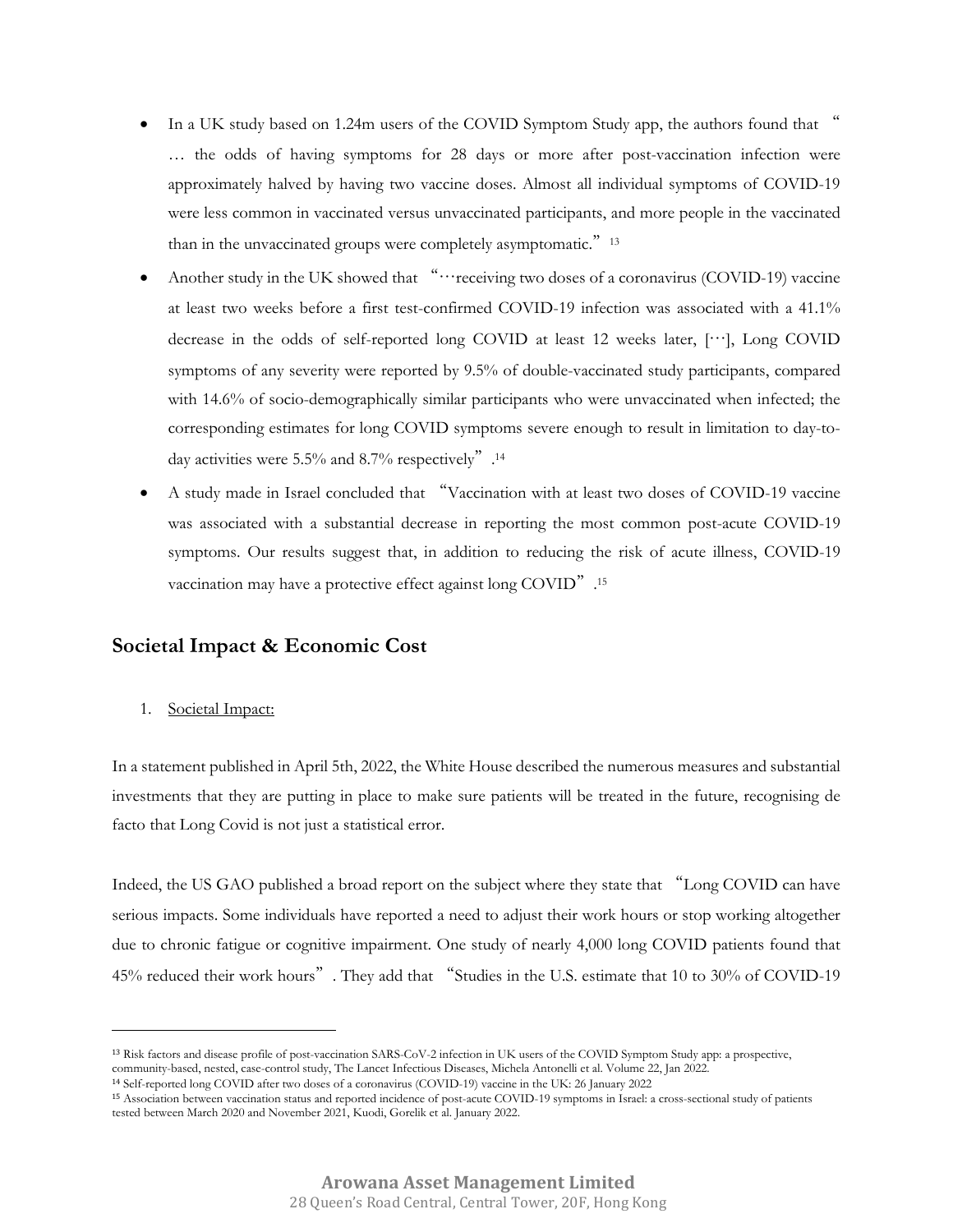survivors develop long COVID. If so, 7.7m to 23m people in the U.S. may have developed long COVID as of February 2022. In January 2022, the Brookings Institution conducted a meta-analysis to suggest that long COVID may be responsible for over 1m workers being out of the labor force at any given time". It relates well to an article written in Barron's entitled "Where are the workers? Millions are sick with Long Covid", December 8th 2021, to provide some partial answers to labor participation remaining low and worker shortage persisting as a result.

Finally, The UK ONS reported that as of March 5th 2022, "An estimated 1.7m people living in private households in the UK (2.7% of the population) were experiencing self-reported long COVID (symptoms persisting for more than four weeks after the first suspected coronavirus (COVID-19) infection that were not explained by something else). Long COVID symptoms adversely affected the day-to-day activities of 1.1m people (67% of those with self-reported long COVID)." Because it is self-reported, we would ponder to which extent these numbers might actually be under-estimated by a significant margin.

#### 2. Economic Cost

The economic burden on societies of sickness is already very substantial as illustrated below:

- In the US, one study estimated that absenteeism costs \$2.500 to \$3,500 per shift worker per year with significant variations from profession to profession. <sup>16</sup> In October 2004, the Harvard Business Review estimated that the cost of Presenteeism (productivity loss that stems from being at work while ill and performing at a lower level than usual) to the US economy to be app. \$117bn. Two articles in the Journal of the American Medical Association in 2003 reported that depression cost U.S. employers an estimated \$35bn a year in reduced performance at work and that pain conditions such as arthritis, headaches, and back problems cost nearly \$47bn.17 In Australia, the cost of absenteeism has been estimated at app \$44bn per year in 2015.<sup>18</sup>
- A study by Westfield Health in the UK estimated that in 2020, the cost to the economy of absenteeism due to mental health reasons was app. GBP14bn, up GBP1.3bn from 2019. In 2017, a report released by FirstCare estimated that workplace absence cost the UK economy GBP18bn per year and would reach GBP26bn in 2030. In another survey made on 32,000 workers in 2017, Britain's Healthiest

<sup>16</sup> Circadian. Absenteeism: The Bottom-Line Killer. 2005.

<sup>17</sup> https://hbr.org/2004/10/presenteeism-at-work-but-out-of-it

<sup>18</sup> https://www.aigroup.com.au/resourcecentre/resource-centre-blogs/hr-blogs/measuring-absenteeism/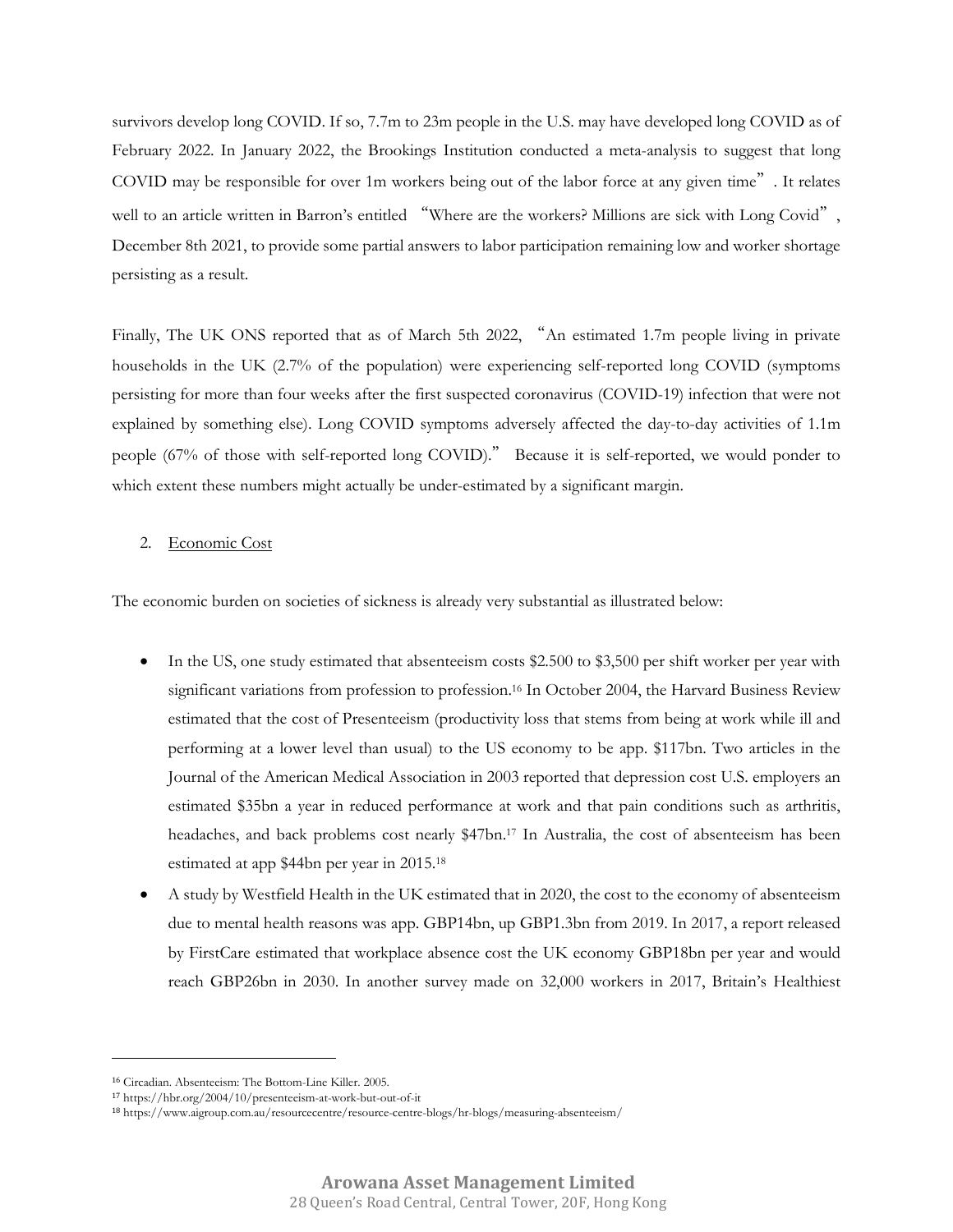Workplace estimated that sickness-related absences and presenteeism are costing the UK economy GBP77.5bn a year. <sup>19</sup>

- A study made in Japan on lost productivity due to Presenteeism estimated the national cost at \$27bn/year. The study also noted that "lost productivity costs are significantly greater than medical and pharmacy costs, and are on average, approximately 2.3 times higher".<sup>20</sup>
- A study conducted by the Centre for Economics and Business Research estimated that Omicron absenteeism might cost the economy GBP35bn in January and February 2022 based on 25% absenteeism or GBP10.2bn if that number is 8%.<sup>21</sup>
- An extensive study made by the Solve Long Covid Initiative on American patients estimated the financial burden to be between \$386bn to \$511bn per year (all inclusive) depending on the model of analysis used. They estimated the number of patients with Long Covid to be between 6.9% and 13.4% of the population and those with disabling Long Covid to be between 2.3% and 4.4%.<sup>22</sup>

As Covid might potentially damage a fairly large spectrum of organs depending on its severity and the health condition of the patient, it might be indicative to look at the current cost of some of the most prevalent medical conditions in the world today.

- A study in the US on asthma found that "during 2008–2013, asthma was responsible for \$3bn in losses due to missed work and school days, \$29bn due to asthma-related mortality, and \$50.3bn in medical costs. All combined, the total cost of asthma in the United States based on the pooled sample amounted to \$81.9bn in 2013. In 2013, approximately 22.6m people in the US (7.3%) had current asthma, including 6.1m children and 16.5m adults.<sup>23</sup>
- A study by the American Diabetes Association found that "The total estimated cost of diagnosed diabetes in 2017 is \$327bn, including \$237bn in direct medical costs and \$90bn in reduced productivity. People with diagnosed diabetes incur average medical expenditures of ∼\$16,750 per year, of which ∼\$9,600 is attributed to diabetes". 24

<sup>19</sup> www.vitality.co.uk

<sup>20</sup> Economic Burden of Lost Productivity due to Presenteeism Caused by Health Conditions Among Workers in Japan, Yoshimoto et al.

<sup>21</sup> https://www.thetimes.co.uk/article/economy-risks-35bn-hit-from-omicron-absenteeism-cjjzprhp8

<sup>22</sup> Solve Long Covid Initiate – Long Covid Impact on Adult Americans, April 2022.

<sup>&</sup>lt;sup>23</sup> The Economic Burden of Asthma in the United States, 2008–2013, Nurmagambetov et al. Annals of the American Thoracic Society, Vol 15 Issue 3.

<sup>24</sup> https://diabetesjournals.org/care/article/41/5/917/36518/Economic-Costs-of-Diabetes-in-the-U-S-in-2017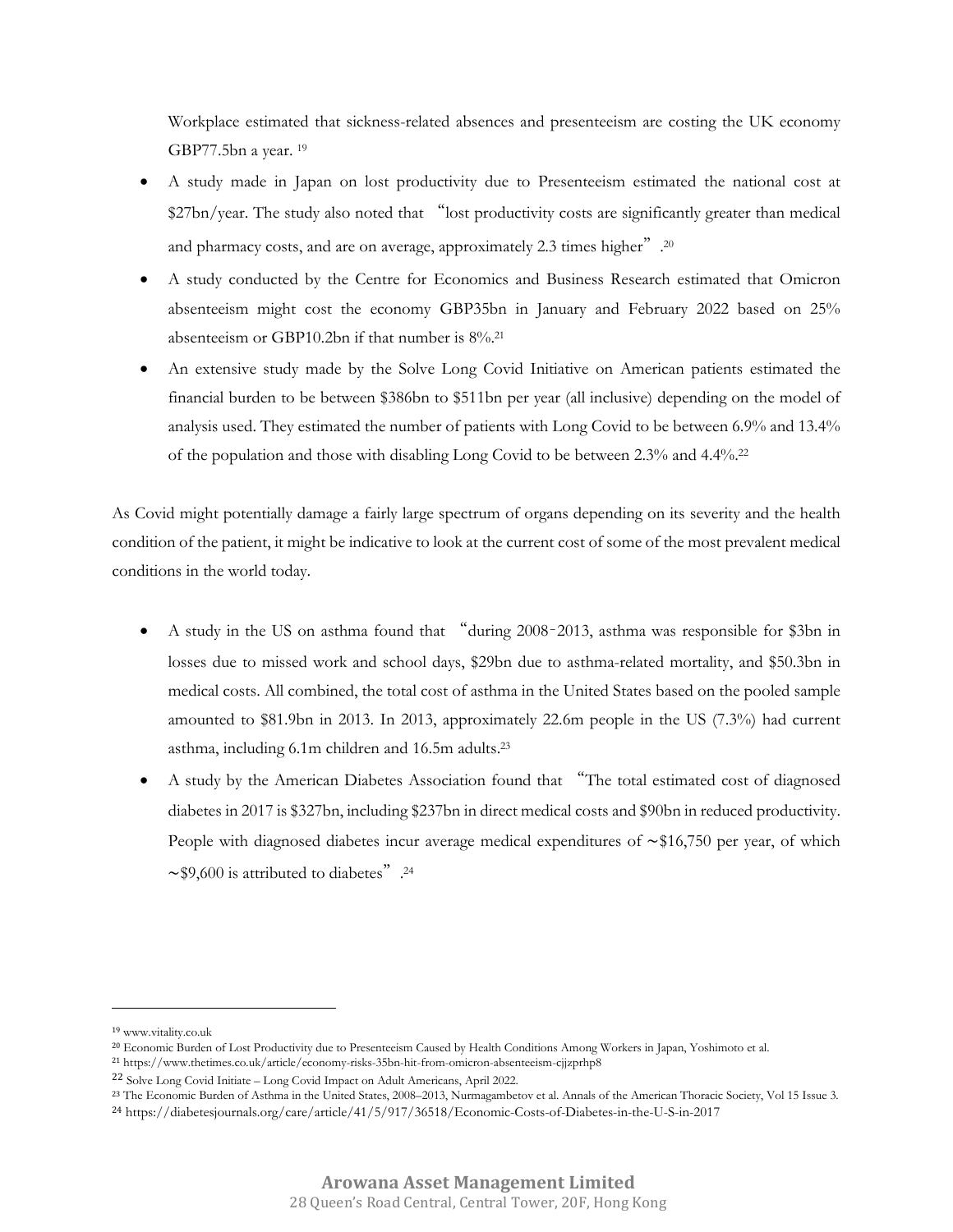The US CDC estimated that flu has resulted in 9m – 41m illnesses, 140,000 – 710,000 hospitalizations and 12,000 – 52,000 deaths annually between 2010 and 2020. In 2018, a study found that the annual direct cost for hospitalisations and outpatients visits was \$10.4bn.<sup>25</sup> The CDC also estimated the cost of heart diseases to be at \$363bn from 2016 to 2017.

It is important to note that all the conditions described above might be potentially worsened by exposure to Covid-19 in light of the medical research findings described in previous parts of that document.

We estimate that between 80m and 100m people are still not fully vaccinated in the European Union. In the US, that number is app. 110m based on CDC data (only 30% of the population has received a booster shot). As a result, a large number of people remains at the mercy of a potential Covid infection with little to no protection brought by the vaccine and potentially suffer substantial negative consequences to their health. If we take 200m people as a base number and 50% of them catch Covid under the "live with Covid" mantra, while 15-30% of them suffer from Long Covid, it is 15m to 30m people that might need on-going treatments and might not be able to work full-time. Using the Solve Long Covid Initiative data, it would be between 2.3m and 4.4m people who would suffer from disabling Long Covid. Those 2 regions are clearly unprepared to treat those patients. The UK has 80 dedicated clinics, the US 160, Spain has 3 and Italy has none.

In conclusion, the additional economic burden brought by any endemic disease that affect a significant portion of the population should neither be discounted nor underestimated, particularly when the medical knowledge surrounding that new disease is developing and the potential emergence of new variants might create further stress on the medical and economic system. Additionally, from an economic point of view, patients that suffer long term consequences from exposure to Covid-19 are much more expensive to society than dead ones. As a result, the false sense of security that a low death rate might provide to the overall population, might be turned into a substantial economic burden to society to treat patients with LT sequalae from exposure to Covid-19.

## **The China Case**

As illustrated by the various data provided in the previous sections, it is critical to account for the fact that diseases are not free of cost to the economy, even if the patient recovers. Combining the cost of absenteeism/presenteeism as well as treatment cost, it becomes obvious that the future cost associated with

<sup>25</sup> Economic burden of seasonal influenza in the United States, Putri & al. Vaccine, May 2018.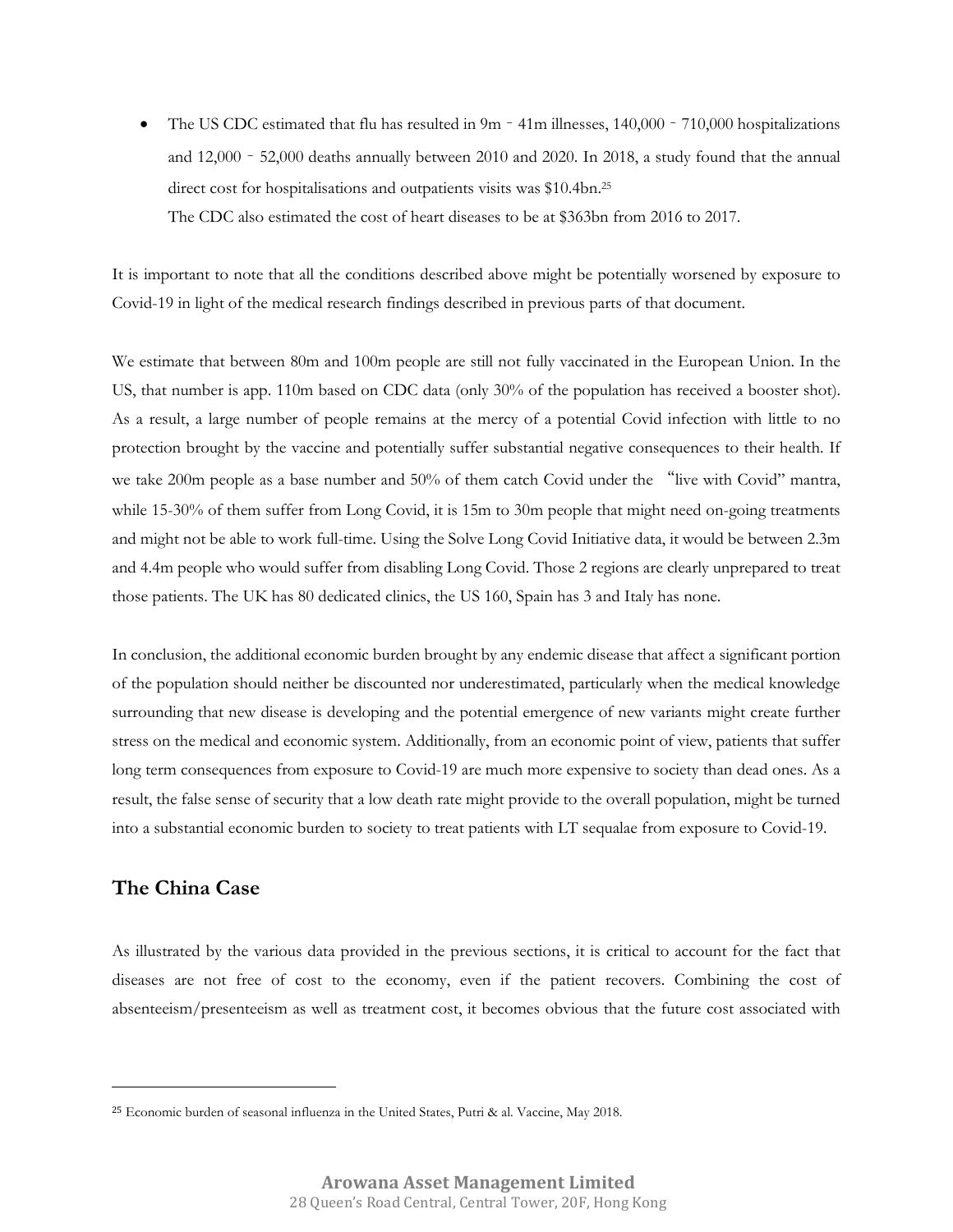not managing the prevalence of a particular disease might be very substantial to any country, particularly if it has a large population like China.

From a simplistic perspective, the cost of any particular disease is influenced by 3 factors; the severity, the duration and the percentage of the population affected. High mortality in a controlled environment affecting a very limited percentage of the population has the lowest economic cost to society. Low mortality with high prevalence of long-term effects that affect a large percentage of the population has the highest economic cost.

Although more than 88% of the population in China has been vaccinated and more than 50% received a booster shot, it implies that 308m people still remain to be fully vaccinated. The percentage is disproportionately lower the older the population is as elderly have predominantly been users of traditional Chinese medicine solutions rather than modern ones and have been reluctant to get vaccinated as a result. It is therefore critical that the vaccination effort continues particularly as the Sinovac booster seems to have brought the Chinese vaccine efficacy in line with the Pfizer-BionTech one.<sup>26</sup>

Because of its large population, the cost of managing an uncontrolled pandemic is exponential for China. At the peak, the US had 800,000 cases a day, which would translate into a staggering 3.4m cases/day in China. Considering that China has an estimated 4.3 intensive care beds per 100,000 people, far lower than in developed countries, it is easy to understand how quickly the system would be overwhelmed and the number of deaths would spiral out of control since proper treatment of patients has been a key factor to reduce the death rate in the US and Europe for severe cases (2-4% of the infected patients).

In the case of long Covid, taking 2.7% of the population as the reference number based on the UK government study, that would translate into 37.8 million people in China. Using the grimmer data from the Solve Covid Initiative based on the US, that number would balloon to a staggering 95m to 186m people. In light of the cost of absenteeism and medical treatments described in the previous sections, the economic burden to China to have a similar percentage of Long Covid patients would be astronomical and put a significant strain on the government budget and healthcare system.

<sup>26</sup> Neutralizing antibodies against the SARS-CoV-2 Omicron variant BA.1 following homologous and heterologous CoronaVac or BNT162b2 vaccination, by Cheng et al., Jan 2022, Nature Medicine Journal.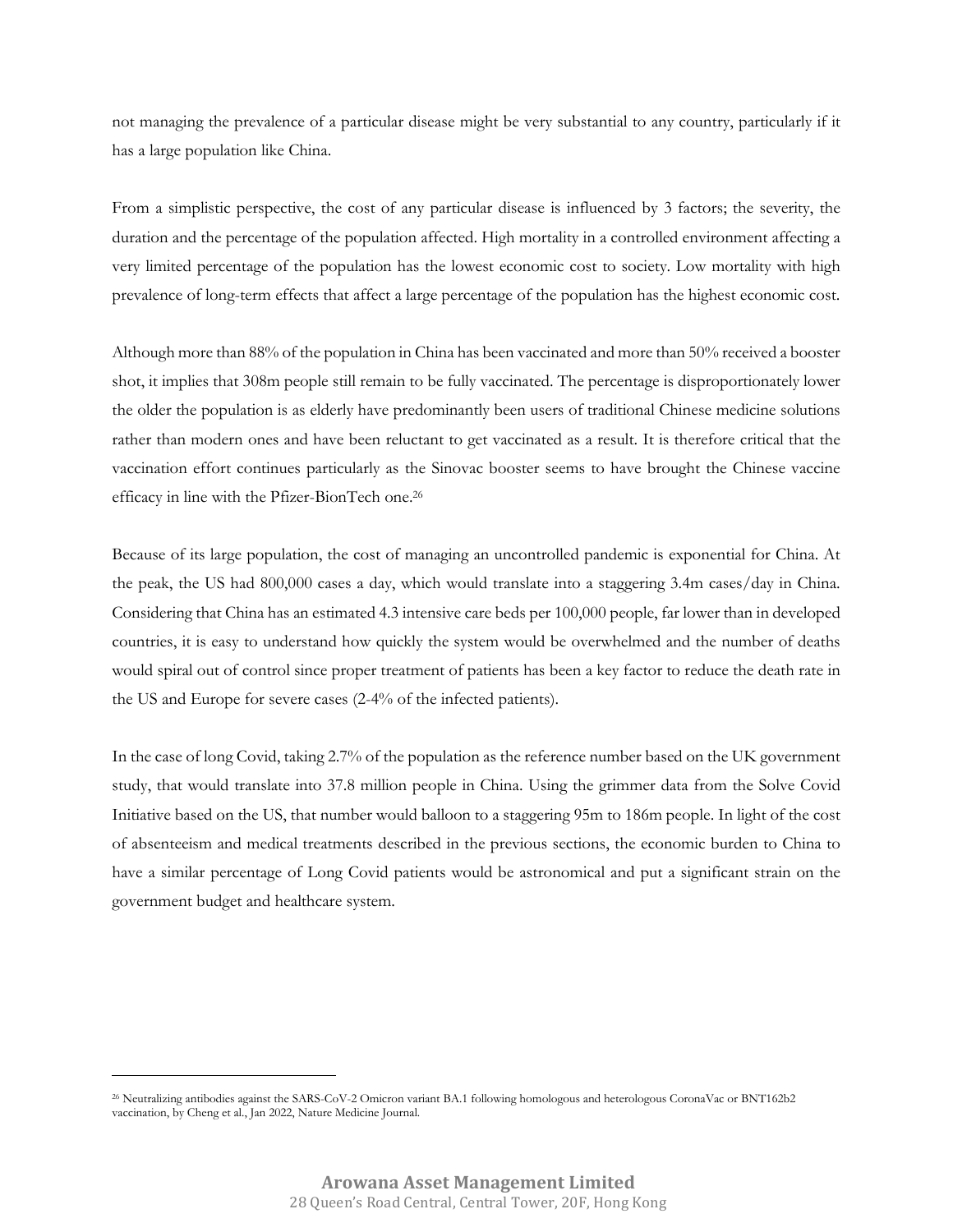Considering the points made above and the various examples provided throughout this document, it appears that the dynamic "Zero Covid-19" policy might be the only option available to Chinese policy makers from a long-term economic policy stand-point.<sup>27</sup>

One could argue that a similar policy (albeit informal mostly through the considerate behavior of Chinese people who wear mask when sick) might already be in place for Influenza as the prevalence rate in China is 81/100,000 vs. 10,600/100,000 in the US, saving considerable money to the Chinese healthcare system.

However, an article published in April 2022 estimated that "imposing full-scale lockdown on the four largest cities (Beijing, Guangzhou, Shanghai and Shenzhen) for one month would reduce the national real GDP by 8.6%, of which 11% is contributed by the spill-over effects."  $28$ 

As a result, although "Zero Covid-19" policy might make sense from a long-term perspective in order to minimise the health impact to the Chinese population as well as manage the future financial burden the country healthcare system might have to face, the management and efficiency of lock-downs must be improved to minimize the short-term economic impact.

Looking at the Hong Kong experience, where the government was forced to adjust its policies as the pandemic ran out of control, might provide some guidance to the Chinese government on how to improve the effectiveness of the policy and reduce economic and societal impact to Chinese people. It is even more relevant as the biggest issue of Hong Kong compared to other countries has been its very high population density, particularly in its social housing blocks which were at the centre of the runaway number of infections. Although population is much larger in China, density is lower, which provides the government with a critical edge. We believe Hong Kong provided 4 constructive clues:

1. self-testing has several advantages; speed of reaction (15 minutes), reduce the need for extended full lock-downs and the heavy burden of organizing testing in a broad area. It avoids concentration of population waiting to get tested. It also allows for repetition and targeted use (e.g., have to show a negative test to go to the dentist in HK). It could also be used to perform random testing over-time in areas where it might be deemed necessary.

<sup>&</sup>lt;sup>27</sup> On a side-note, it might be worthwhile to recognize how critical it was to the world that China did implement such a drastic policy until today. It allowed the country to produce the billions of dollars of medical equipment that were exported and key to the survival of millions of patients during the peak of the pandemic in 2020 and 1H21. Death rates might have been dramatically different if China had to keep all these equipment to treat its own patients. Additionally, by having its factories running, it also helped reduced the probability of runaway inflation as cheap goods from China continued to reach foreign markets during a period where logistic and production chains were crippled by the lack of workers or lock-downs.

<sup>28</sup> The Economic Cost of Locking down like China: Evidence from City-to-City Truck Flows. Chen & al. April 3rd 2022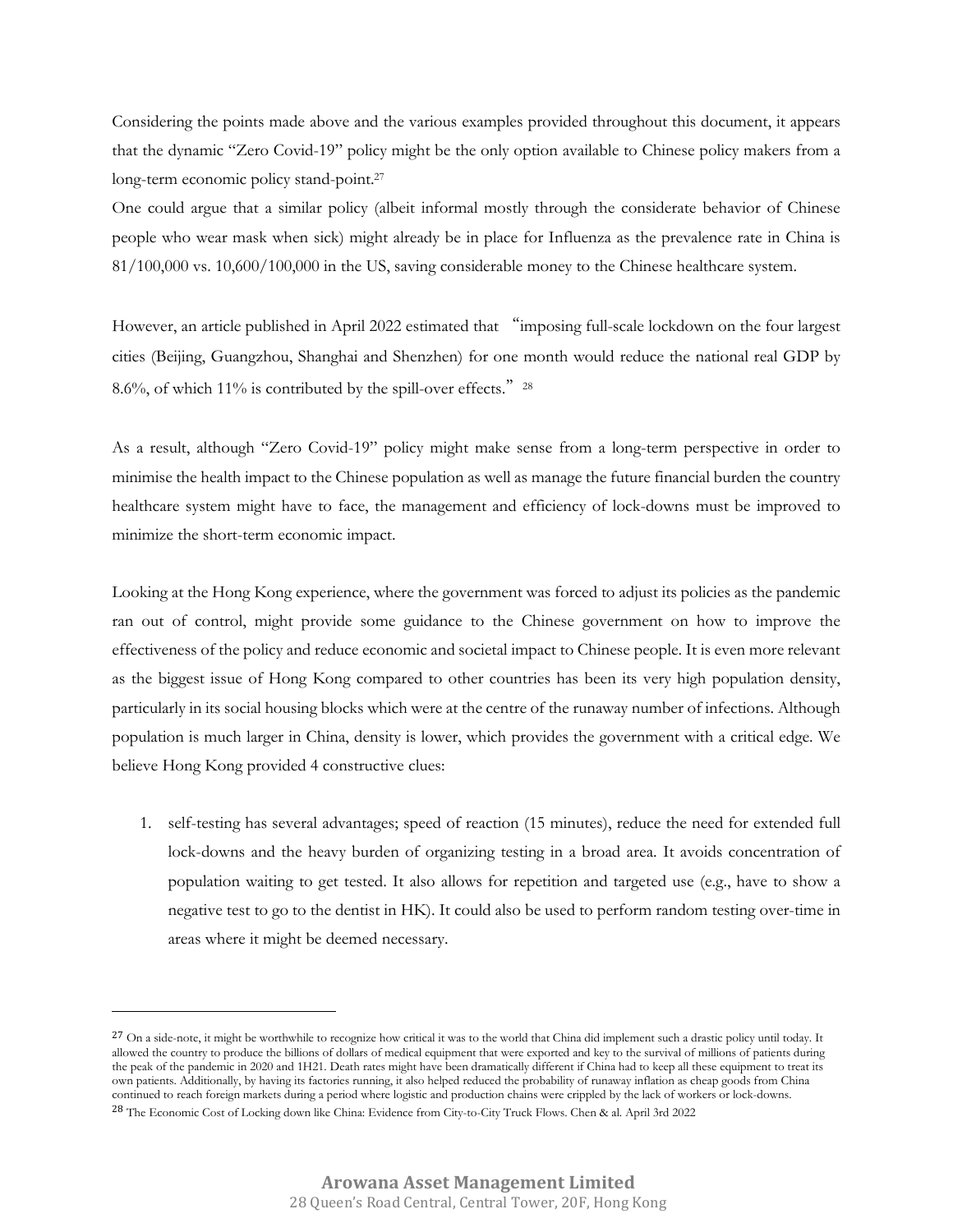The only issue is accuracy and participation. Participation can be addressed through the combination of use of technology (e.g. bar codes on RAT and mobile application reporting) and significant monetary penalties for mis-reporting. Accuracy is an issue as the minimum threshold set by the WHO is 80%, but the government has the ability to put pressure on manufacturers to improve it and/or simply fund additional research.

The aim is not to replace PCR testing but to avoid having all the people who would test positive doing a RAT anyway move around to queue for doing a PCR test, particularly as the majority of the cases in China have been asymptomatic (RAT utility is not negligeable as it reached as much as 50% of the reported cases in Hong Kong, speeding up dramatically the identification and isolation process). As a result, it provides a quick and cost efficient first barrier to propagation in a given area by stopping infected people from moving around particularly in the most infectious period of the Covid onset, where the RAT is the most accurate and asymptomatic patients might not even be aware they are infected and continue their life as usual.

2. Home isolation is another significant factor to increase the efficiency of the policy by reducing substantially the need for dedicated units to isolate patients, particularly for asymptomatic cases, as well as reducing the complexity and burden of managing the movements of this population. Other factors might be considered such as number of people in the household, ability to isolate within that household, construction quality of the building, etc.… to assess whether home isolation is appropriate. For an asymptomatic single person household, home isolation should be automatic.

It would also help decrease the burden on the healthcare system to allow medical workers to focus on patients with the most pressing needs. The outstanding work, effort and sacrifice provided by medical teams in HK and throughout the world should not come as a given. It is key for policy makers to implement efficient policies that provide them with a near-optimal work environment in a given set of conditions.

As a warning sign on potential coming issues for the healthcare system of several countries, it might be relevant to consider the speed at which nurses and doctors are resigning following the traumatic experience they had to go through in the past couple of years. It might not only cripple the current/future functioning of the healthcare support system in those regions, but it might also become very difficult to replace those key workers unless wages go way higher (well-deserved if you ask us). The cost of diverting resources away from other medical conditions to focus solely on Covid has yet to be assessed as millions of patients have seen their treatment delayed significantly.

Finally, it decreases substantially the moral hazard that comes with inhabitants avoiding testing, misreporting or escaping their area, because of their unwillingness to have to go to quarantine facilities which are far from being user friendly considering what has transpired on social media.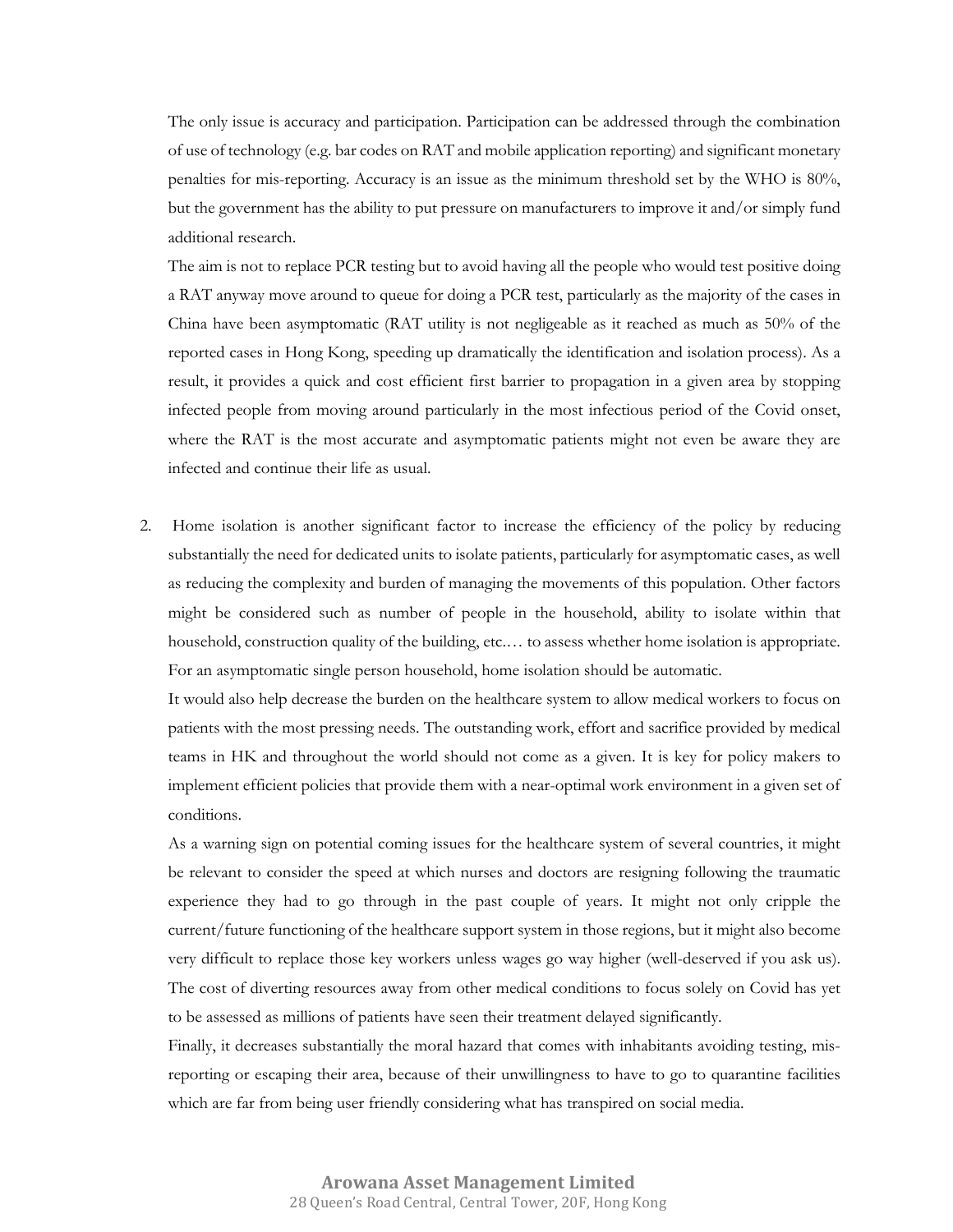- 3. Testing sewage to allow for the detection of hidden infections and provide valuable information to organize targeted testing and lock-downs, rather than using a blanketing strategy.
- 4. As the need for broad lock-downs diminishes, the stress on the population decreases, food hoarding subsides and ability to quickly deliver food increases, which creates a positive feedback loop and increases the willingness of the population to follow the policy. People can also go back to work much faster, diminishing the effect on the economy as a whole.

Hong Kong has been functioning with those principles in place for a few weeks and cases have not rebounded.

#### **CONCLUSION**

In light of the significant probability that Covid-19 might have meaningful short-term and long-term health effects on a non-negligeable percentage of the affected population, we believe that the Chinese government has little choice but to implement the so- called "Zero Covid policy", considering the staggering potential economic impact and financial burden it might face if the pandemic was not kept under control.

However, we believe, that the efficiency of the implementation of that policy could be improved substantially by building on the Hong Kong experience, where a combination of self-testing, home isolation and targeted small quick lock-downs have helped bring the spike in cases under control. It has to be added that the diligent and considerate behavior of Hong Kong people to wear masks in public spaces and transportation has been an integral part of the success in controlling that pandemic. Having travelled to China for the past 12 years, we believe that Chinese people are more than willing to make any effort that would help bring an end to the massive extended lock-downs so they can go back to their normal life as soon as possible. In that way the economic impact to the Chinese economy and the World for that matter could be minimized as soon as possible.

When it comes to judging or assessing the Chinese "Zero Covid policy", it might be wise to wait a couple of years when the full spectrum of Covid health implications is known and the true cost of having so many infected people in the population can be properly estimated by each country. It is particularly relevant when most critics have not proposed any alternative strategy (other than "live with Covid"), that would address the specificities of the Chinese economy and its demography. We believe it illustrates a key difference in policy making between China (*ex ante* model) and the majority of developed economies (*ad hoc*/*ex post* model).